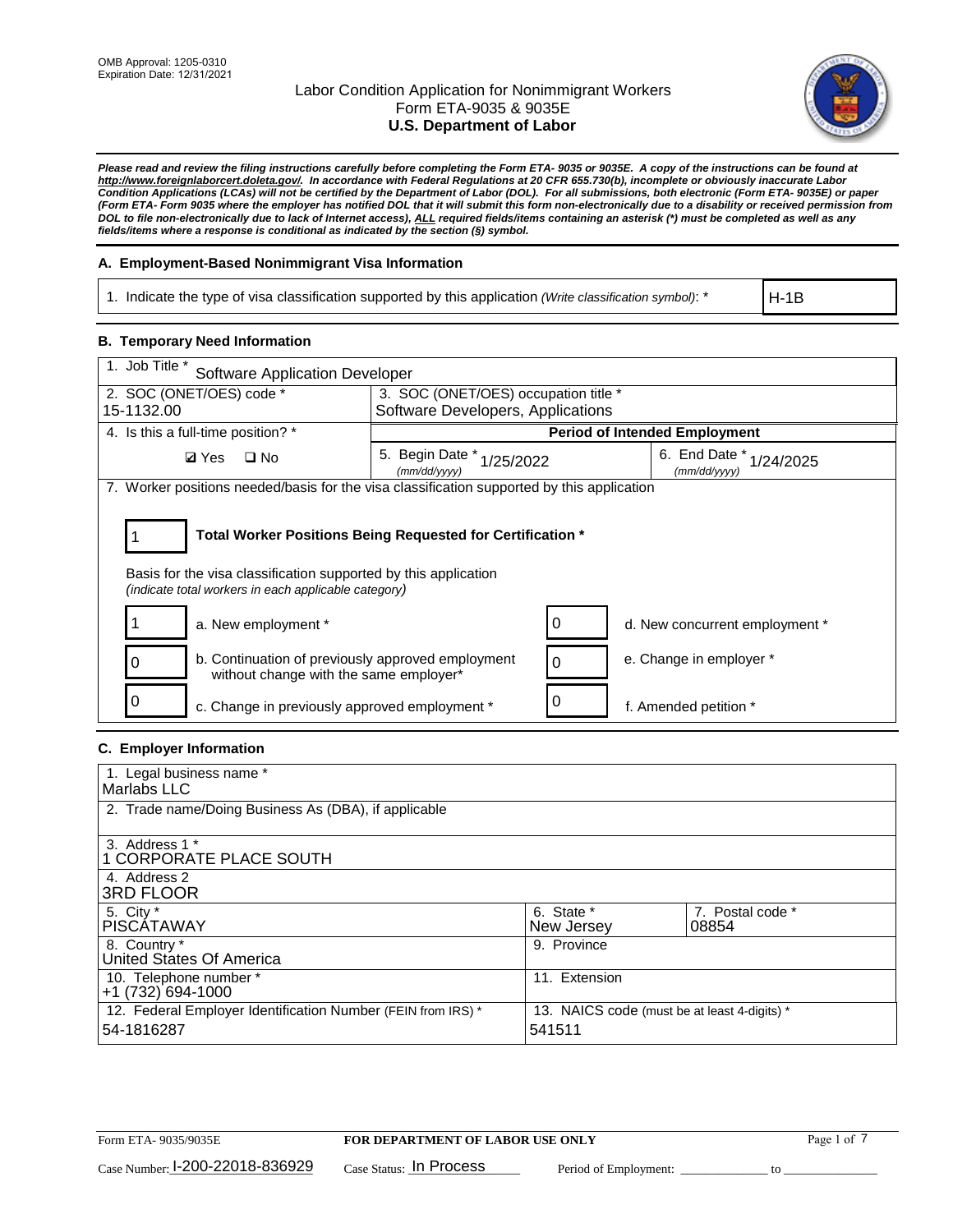

# **D. Employer Point of Contact Information**

**Important Note**: The information contained in this Section must be that of an employee of the employer who is authorized to act on behalf of the employer in labor certification matters. The information in this Section must be different from the agent or attorney information listed in Section E, unless the attorney is an employee of the employer.

| 1. Contact's last (family) name *               | 2. First (given) name * |                          | 3. Middle name(s)         |
|-------------------------------------------------|-------------------------|--------------------------|---------------------------|
| Vidyadharan                                     | Sanjay                  |                          |                           |
| 4. Contact's job title *<br>Chief Legal Officer |                         |                          |                           |
| 5. Address 1 *<br>1 CORPORATE PLACE SOUTH       |                         |                          |                           |
| 6. Address 2<br><b>3RD FLOOR</b>                |                         |                          |                           |
| 7. City *<br><b>PISCÁTAWAY</b>                  |                         | 8. State *<br>New Jersey | 9. Postal code *<br>08854 |
| 10. Country *<br>United States Of America       |                         | 11. Province             |                           |
| 12. Telephone number *                          | 13. Extension           | 14. E-Mail address       |                           |
| +1 (732) 694-1000                               | 1600                    | sanjay@marlabs.com       |                           |

# **E. Attorney or Agent Information (If applicable)**

**Important Note**: The employer authorizes the attorney or agent identified in this section to act on its behalf in connection with the filing of this application.

| 1. Is the employer represented by an attorney or agent in the filing of this application? *<br>If "Yes," complete the remainder of Section E below. |                         |              |                               |                   | $\square$ Yes                                        | <b>ØNo</b> |
|-----------------------------------------------------------------------------------------------------------------------------------------------------|-------------------------|--------------|-------------------------------|-------------------|------------------------------------------------------|------------|
| 2. Attorney or Agent's last (family) name §                                                                                                         | 3. First (given) name § |              |                               | 4. Middle name(s) |                                                      |            |
| 5. Address 1 §                                                                                                                                      |                         |              |                               |                   |                                                      |            |
| 6. Address 2                                                                                                                                        |                         |              |                               |                   |                                                      |            |
| 7. City §                                                                                                                                           |                         | 8. State §   |                               |                   | 9. Postal code §                                     |            |
| 10. Country §                                                                                                                                       |                         | 11. Province |                               |                   |                                                      |            |
| 12. Telephone number §                                                                                                                              | 13. Extension           |              | 14. E-Mail address            |                   |                                                      |            |
| 15. Law firm/Business name §                                                                                                                        |                         |              | 16. Law firm/Business FEIN §  |                   |                                                      |            |
| 17. State Bar number (only if attorney) §                                                                                                           |                         |              | standing (only if attorney) § |                   | 18. State of highest court where attorney is in good |            |
| 19. Name of the highest State court where attorney is in good standing (only if attorney) §                                                         |                         |              |                               |                   |                                                      |            |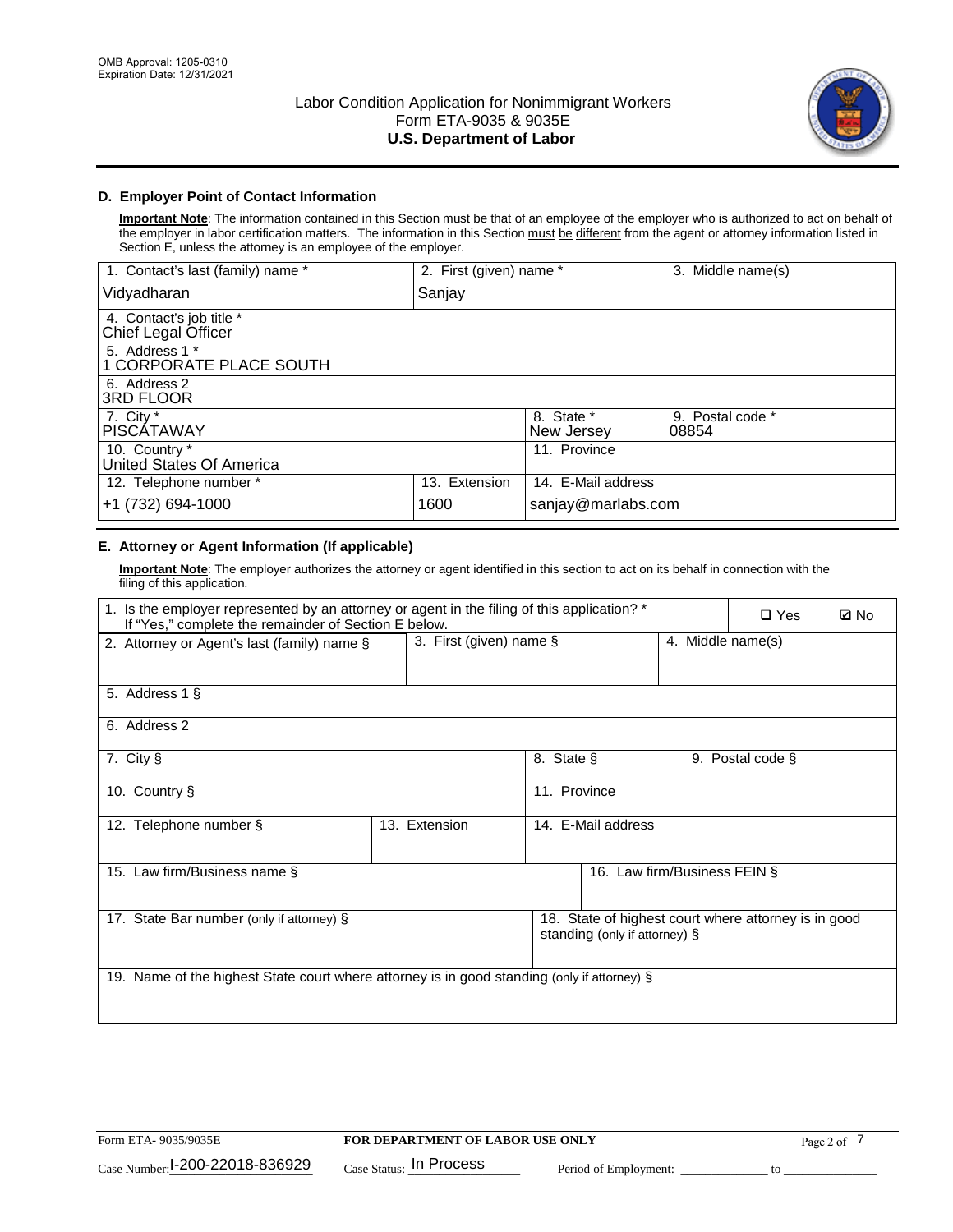

### **F. Employment and Wage Information**

**Important Note**: The employer must define the intended place(s) of employment with as much geographic specificity as possible. Each intended place(s) of employment listed below must be the worksite or physical location where the work will actually be performed and cannot be a P.O. Box. The employer must identify all intended places of employment, including those of short duration, on the LCA. 20 CFR 655.730(c)(5). If the employer is submitting this form non-electronically and the work is expected to be performed in more than one location, an attachment must be submitted in order to complete this section. An employer has the option to use either a single Form ETA-9035/9035E or multiple forms to disclose all intended places of employment. If the employer has more than ten (10) intended places of employment at the time of filing this application, the employer must file as many additional LCAs as are necessary to list all intended places of employment. See the form instructions for further information about identifying all intended places of employment.

### a.*Place of Employment Information* 1

|                                                                              | 1. Enter the estimated number of workers that will perform work at this place of employment under<br>the LCA.*                 |  |                                          |                          |              |              |  |
|------------------------------------------------------------------------------|--------------------------------------------------------------------------------------------------------------------------------|--|------------------------------------------|--------------------------|--------------|--------------|--|
|                                                                              | 2. Indicate whether the worker(s) subject to this LCA will be placed with a secondary entity at this<br>place of employment. * |  |                                          |                          | <b>Ø</b> Yes | $\square$ No |  |
|                                                                              | 3. If "Yes" to question 2, provide the legal business name of the secondary entity. §                                          |  |                                          |                          |              |              |  |
|                                                                              | Los Angeles Unified School District (LAUSD)                                                                                    |  |                                          |                          |              |              |  |
|                                                                              | 4. Address 1 *<br>333 Beaudry Ave                                                                                              |  |                                          |                          |              |              |  |
|                                                                              | 5. Address 2                                                                                                                   |  |                                          |                          |              |              |  |
| 6. City $*$                                                                  | Los Angeles                                                                                                                    |  | 7. County *<br>Los Angeles               |                          |              |              |  |
| 8. State/District/Territory *<br>9. Postal code *<br>California<br>90017     |                                                                                                                                |  |                                          |                          |              |              |  |
| 10. Wage Rate Paid to Nonimmigrant Workers *<br>10a. Per: (Choose only one)* |                                                                                                                                |  |                                          |                          |              |              |  |
|                                                                              | □ Hour □ Week □ Bi-Weekly □ Month ☑ Year<br>From $\$$ 97000 00<br>To: $$$                                                      |  |                                          |                          |              |              |  |
|                                                                              | 11. Prevailing Wage Rate *<br>11a. Per: (Choose only one)*                                                                     |  |                                          |                          |              |              |  |
|                                                                              | $\sin 96907$ 00                                                                                                                |  | □ Hour □ Week □ Bi-Weekly □ Month ☑ Year |                          |              |              |  |
|                                                                              | Questions 12-14. Identify the source used for the prevailing wage (PW) (check and fully complete only one): *                  |  |                                          |                          |              |              |  |
| 12.                                                                          | A Prevailing Wage Determination (PWD) issued by the Department of Labor                                                        |  |                                          | a. PWD tracking number § |              |              |  |
| 13.<br>$\blacktriangledown$                                                  | A PW obtained independently from the Occupational Employment Statistics (OES) Program                                          |  |                                          |                          |              |              |  |
|                                                                              | a. Wage Level (check one): §                                                                                                   |  |                                          | b. Source Year §         |              |              |  |
|                                                                              | ☑ ⊪<br>□⊪<br>$\Box$ IV<br>⊓⊥<br>$\Box$ N/A                                                                                     |  |                                          | 7/1/2021 - 6/30/2022     |              |              |  |
| 14.                                                                          | A PW obtained using another legitimate source (other than OES) or an independent authoritative source                          |  |                                          |                          |              |              |  |
|                                                                              | a. Source Type (check one): §                                                                                                  |  |                                          | b. Source Year §         |              |              |  |
|                                                                              | $\Box$ CBA<br>$\Box$ DBA<br>$\square$ SCA<br>$\Box$ Other/ PW Survey                                                           |  |                                          |                          |              |              |  |
|                                                                              | c. If responded "Other/ PW Survey" in question 14.a, enter the name of the survey producer or publisher §                      |  |                                          |                          |              |              |  |
|                                                                              |                                                                                                                                |  |                                          |                          |              |              |  |
|                                                                              | d. If responded "Other/ PW Survey" in question 14.a, enter the title or name of the PW survey §                                |  |                                          |                          |              |              |  |
|                                                                              |                                                                                                                                |  |                                          |                          |              |              |  |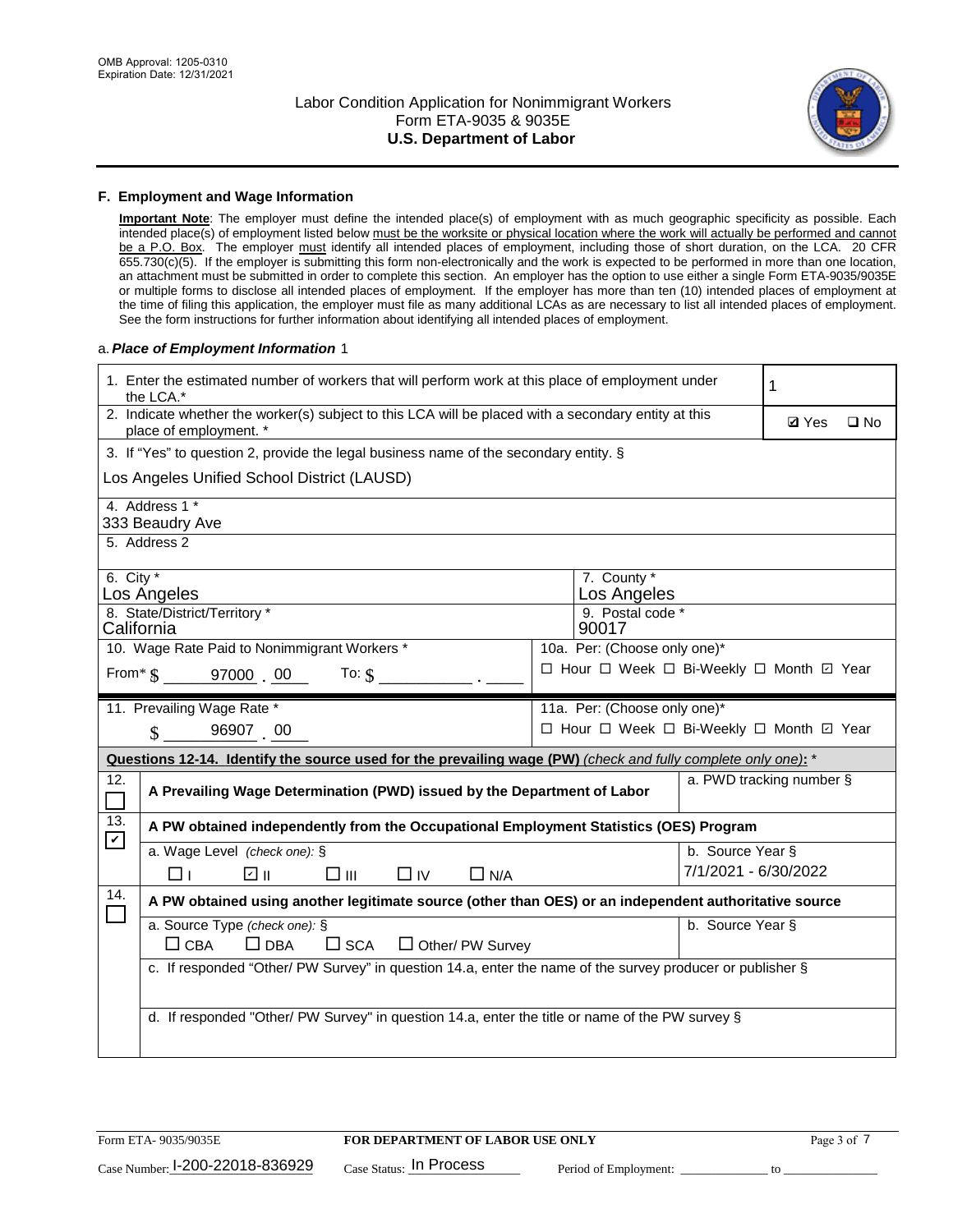

# **G. Employer Labor Condition Statements**

! *Important Note:* In order for your application to be processed, you MUST read Section G of the Form ETA-9035CP - General Instructions for the 9035 & 9035E under the heading "Employer Labor Condition Statements" and agree to all four (4) labor condition statements summarized below:

- (1) **Wages:** The employer shall pay nonimmigrant workers at least the prevailing wage or the employer's actual wage, whichever is higher, and pay for non-productive time. The employer shall offer nonimmigrant workers benefits and eligibility for benefits provided as compensation for services on the same basis as the employer offers to U.S. workers. The employer shall not make deductions to recoup a business expense(s) of the employer including attorney fees and other costs connected to the performance of H-1B, H-1B1, or E-3 program functions which are required to be performed by the employer. This includes expenses related to the preparation and filing of this LCA and related visa petition information. 20 CFR 655.731;
- (2) **Working Conditions:** The employer shall provide working conditions for nonimmigrants which will not adversely affect the working conditions of workers similarly employed. The employer's obligation regarding working conditions shall extend for the duration of the validity period of the certified LCA or the period during which the worker(s) working pursuant to this LCA is employed by the employer, whichever is longer. 20 CFR 655.732;
- (3) **Strike, Lockout, or Work Stoppage:** At the time of filing this LCA, the employer is not involved in a strike, lockout, or work stoppage in the course of a labor dispute in the occupational classification in the area(s) of intended employment. The employer will notify the Department of Labor within 3 days of the occurrence of a strike or lockout in the occupation, and in that event the LCA will not be used to support a petition filing with the U.S. Citizenship and Immigration Services (USCIS) until the DOL Employment and Training Administration (ETA) determines that the strike or lockout has ended. 20 CFR 655.733; and
- (4) **Notice:** Notice of the LCA filing was provided no more than 30 days before the filing of this LCA or will be provided on the day this LCA is filed to the bargaining representative in the occupation and area of intended employment, or if there is no bargaining representative, to workers in the occupation at the place(s) of employment either by electronic or physical posting. This notice was or will be posted for a total period of 10 days, except that if employees are provided individual direct notice by e-mail, notification need only be given once. A copy of the notice documentation will be maintained in the employer's public access file. A copy of this LCA will be provided to each nonimmigrant worker employed pursuant to the LCA. The employer shall, no later than the date the worker(s) report to work at the place(s) of employment, provide a signed copy of the certified LCA to the worker(s) working pursuant to this LCA. 20 CFR 655.734.

1. **I have read and agree to** Labor Condition Statements 1, 2, 3, and 4 above and as fully explained in Section G of the Form ETA-9035CP – General Instructions for the 9035 & 9035E and the Department's regulations at 20 CFR 655 Subpart H. \*

**Ø**Yes ロNo

### **H. Additional Employer Labor Condition Statements –H-1B Employers ONLY**

!**Important Note***:* In order for your H-1B application to be processed, you MUST read Section H – Subsection 1 of the Form ETA 9035CP – General Instructions for the 9035 & 9035E under the heading "Additional Employer Labor Condition Statements" and answer the questions below.

#### *a. Subsection 1*

| 1. At the time of filing this LCA, is the employer H-1B dependent? §                                                                                                                                                                                            |  | ⊡ Yes | $\square$ No |              |
|-----------------------------------------------------------------------------------------------------------------------------------------------------------------------------------------------------------------------------------------------------------------|--|-------|--------------|--------------|
| 2. At the time of filing this LCA, is the employer a willful violator? $\S$                                                                                                                                                                                     |  |       | ⊡ No         |              |
| 3. If "Yes" is marked in questions H.1 and/or H.2, you must answer "Yes" or "No" regarding<br>whether the employer will use this application ONLY to support H-1B petitions or extensions of<br>status for exempt H-1B nonimmigrant workers? §                  |  |       | $\Box$ No    |              |
| 4. If "Yes" is marked in question H.3, identify the statutory basis for the<br>■ \$60,000 or higher annual wage<br>exemption of the H-1B nonimmigrant workers associated with this<br>□ Master's Degree or higher in related specialty<br>$\Box$ Both<br>LCA. § |  |       |              |              |
| H-1B Dependent or Willful Violator Employers -Master's Degree or Higher Exemptions ONLY                                                                                                                                                                         |  |       |              |              |
| 5. Indicate whether a completed Appendix A is attached to this LCA covering any H-1B<br>nonimmigrant worker for whom the statutory exemption will be based <b>ONLY</b> on attainment of a<br>Master's Degree or higher in related specialty. §                  |  |       | ⊡ No         | <b>Q</b> N/A |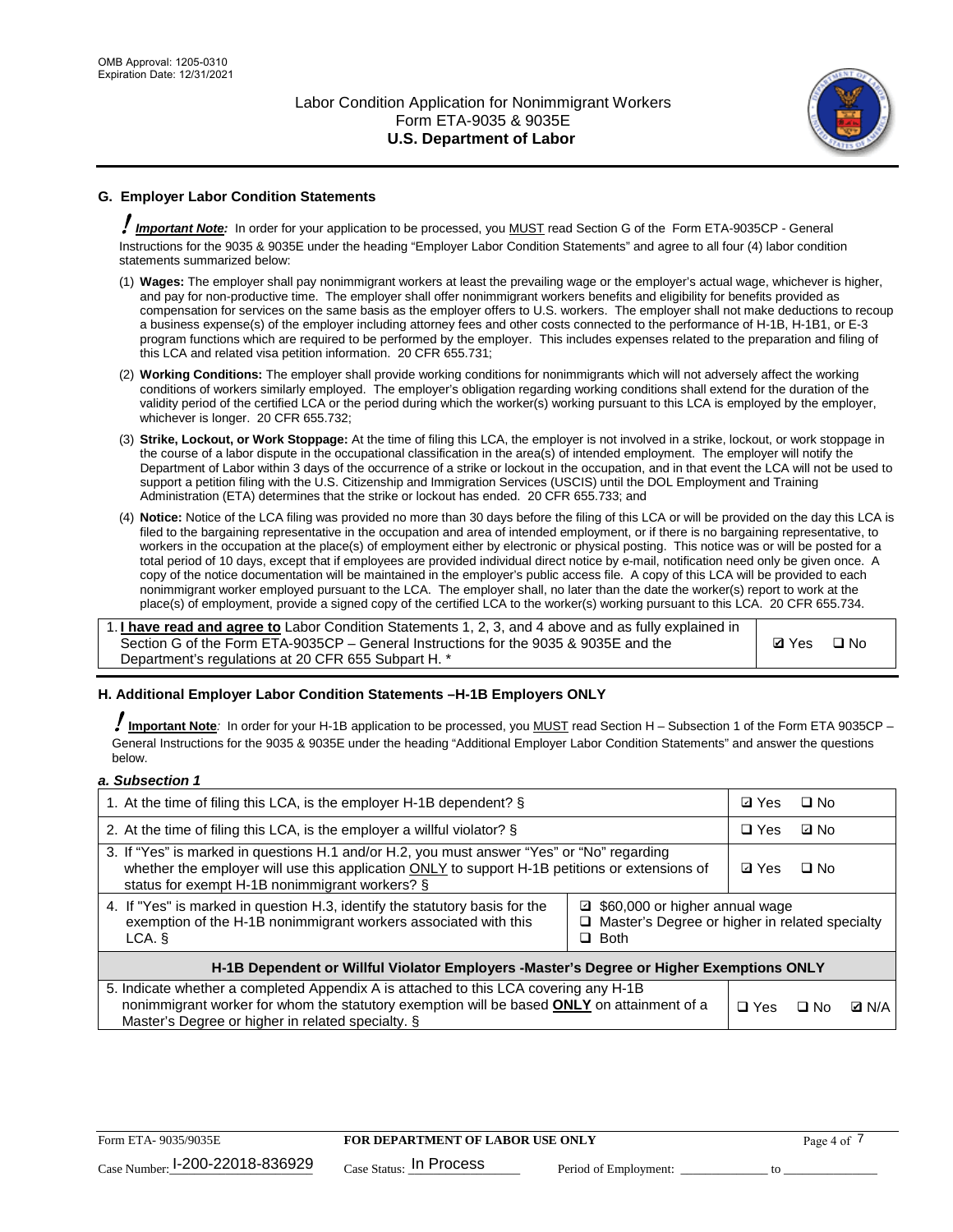

**If you marked "Yes" to questions H.a.1 (H-1B dependent) and/or H.a.2 (H-1B willful violator) and "No" to question H.a.3 (exempt H-1B nonimmigrant workers), you MUST read Section H – Subsection 2 of the Form ETA 9035CP – General Instructions for the 9035 & 9035E under the heading "Additional Employer Labor Condition Statements" and indicate your agreement to all three (3) additional statements summarized below.**

### *b. Subsection 2*

- A. **Displacement:** An H-1B dependent or willful violator employer is prohibited from displacing a U.S. worker in its own workforce within the period beginning 90 days before and ending 90 days after the date of filing of the visa petition. 20 CFR 655.738(c);
- B. **Secondary Displacement:** An H-1B dependent or willful violator employer is prohibited from placing an H-1B nonimmigrant worker(s) with another/secondary employer where there are indicia of an employment relationship between the nonimmigrant worker(s) and that other/secondary employer (thus possibly affecting the jobs of U.S. workers employed by that other employer), unless and until the employer subject to this LCA makes the inquiries and/or receives the information set forth in 20 CFR 655.738(d)(5) concerning that other/secondary employer's displacement of similarly employed U.S. workers in its workforce within the period beginning 90 days before and ending 90 days after the date of such placement. 20 CFR 655.738(d). Even if the required inquiry of the secondary employer is made, the H-1B dependent or willful violator employer will be subject to a finding of a violation of the secondary displacement prohibition if the secondary employer, in fact, displaces any U.S. worker(s) during the applicable time period; and
- C. **Recruitment and Hiring:** Prior to filing this LCA or any petition or request for extension of status for nonimmigrant worker(s) supported by this LCA, the H-1B dependent or willful violator employer must take good faith steps to recruit U.S. workers for the job(s) using procedures that meet industry-wide standards and offer compensation that is at least as great as the required wage to be paid to the nonimmigrant worker(s) pursuant to 20 CFR 655.731(a). The employer must offer the job(s) to any U.S. worker who applies and is equally or better qualified for the job than the nonimmigrant worker. 20 CFR 655.739.

| 6. I have read and agree to Additional Employer Labor Condition Statements A, B, and C above and |       |           |
|--------------------------------------------------------------------------------------------------|-------|-----------|
| as fully explained in Section H – Subsections 1 and 2 of the Form ETA 9035CP – General           | □ Yes | $\Box$ No |
| Instructions for the 9035 & 9035E and the Department's regulations at 20 CFR 655 Subpart H. §    |       |           |

### **I. Public Disclosure Information**

! **Important Note***:* You must select one or both of the options listed in this Section.

| 1. Public disclosure information in the United States will be kept at: * |  |  |  |  |  |  |  |
|--------------------------------------------------------------------------|--|--|--|--|--|--|--|
|--------------------------------------------------------------------------|--|--|--|--|--|--|--|

**sqrt** Employer's principal place of business □ Place of employment

### **J. Notice of Obligations**

A. Upon receipt of the certified LCA, the employer must take the following actions:

- o Print and sign a hard copy of the LCA if filing electronically (20 CFR 655.730(c)(3));<br>
Maintain the original signed and certified LCA in the employer's files (20 CFR 655.7
- Maintain the original signed and certified LCA in the employer's files (20 CFR 655.705(c)(2); 20 CFR 655.730(c)(3); and 20 CFR 655.760); and
- o Make a copy of the LCA, as well as necessary supporting documentation required by the Department of Labor regulations, available for public examination in a public access file at the employer's principal place of business in the U.S. or at the place of employment within one working day after the date on which the LCA is filed with the Department of Labor (20 CFR 655.705(c)(2) and 20 CFR 655.760).
- B. The employer must develop sufficient documentation to meet its burden of proof with respect to the validity of the statements made in its LCA and the accuracy of information provided, in the event that such statement or information is challenged (20 CFR 655.705(c)(5) and 20 CFR 655.700(d)(4)(iv)).
- C. The employer must make this LCA, supporting documentation, and other records available to officials of the Department of Labor upon request during any investigation under the Immigration and Nationality Act (20 CFR 655.760 and 20 CFR Subpart I).

*I declare under penalty of perjury that I have read and reviewed this application and that to the best of my knowledge, the*  information contained therein is true and accurate. I understand that to knowingly furnish materially false information in the *preparation of this form and any supplement thereto or to aid, abet, or counsel another to do so is a federal offense punishable by fines, imprisonment, or both (18 U.S.C. 2, 1001,1546,1621).*

| 1. Last (family) name of hiring or designated official *<br>Vidyadharan | 2. First (given) name of hiring or designated official * 3. Middle initial §<br>Sanjay |                  |  |
|-------------------------------------------------------------------------|----------------------------------------------------------------------------------------|------------------|--|
| 4. Hiring or designated official title *<br>Chief Legal Officer         |                                                                                        |                  |  |
| 5. Signature *                                                          |                                                                                        | 6. Date signed * |  |

| Form ETA-9035/9035E                         | FOR DEPARTMENT OF LABOR USE ONLY | Page 5 of 1           |  |
|---------------------------------------------|----------------------------------|-----------------------|--|
| $_{\text{Case Number:}}$ I-200-22018-836929 | $_{Case\; Status:}$ In Process   | Period of Employment: |  |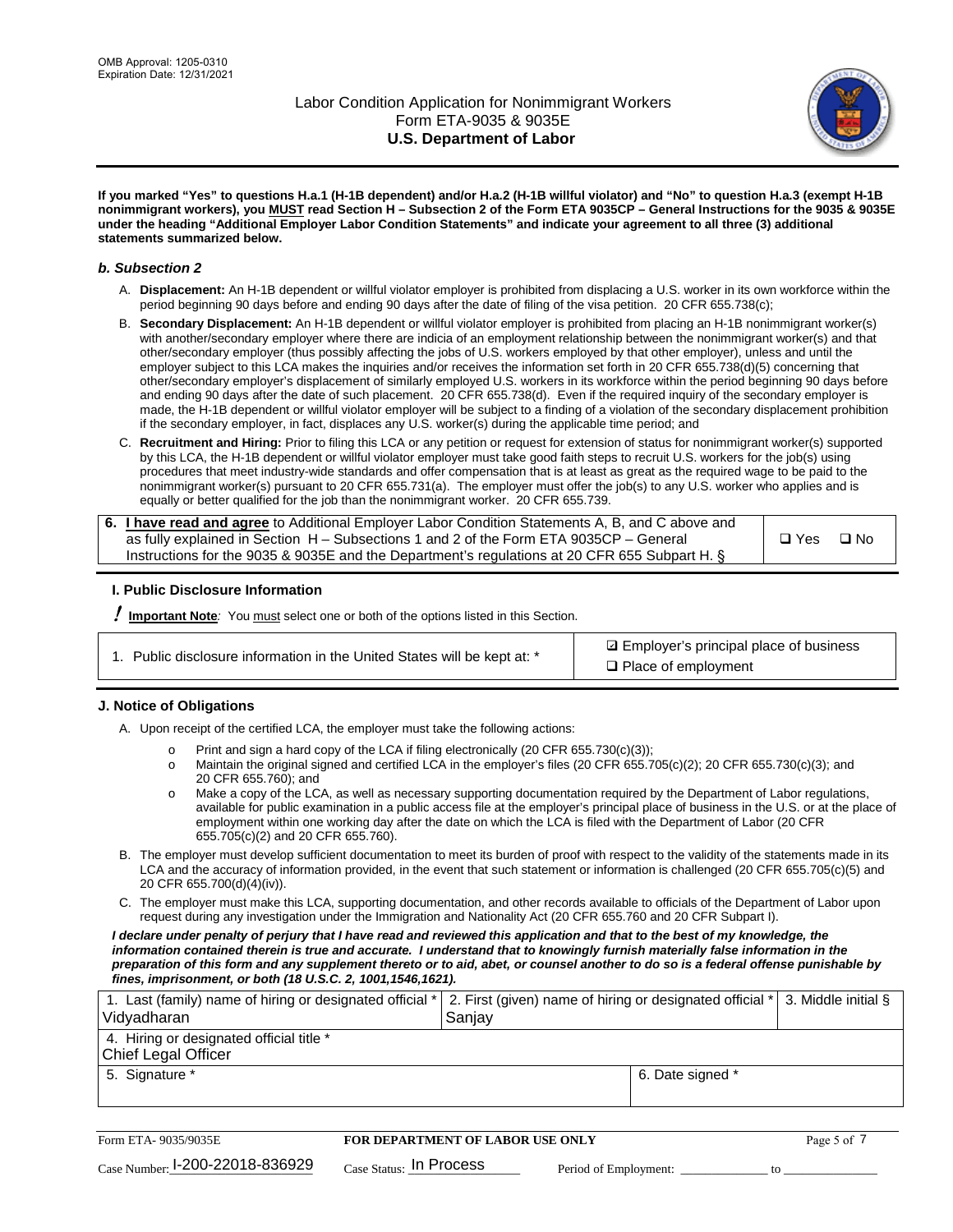

## **K. LCA Preparer**

**Important Note**: Complete this section if the preparer of this LCA is a person other than the one identified in either Section D (employer point of contact) or E (attorney or agent) of this application.

| 1. Last (family) name $\S$                                                                   | 2. First (given) name §                                                                                                                                                                                                        | 3. Middle initial                |
|----------------------------------------------------------------------------------------------|--------------------------------------------------------------------------------------------------------------------------------------------------------------------------------------------------------------------------------|----------------------------------|
| Complido                                                                                     | Marilou                                                                                                                                                                                                                        |                                  |
| 4. Firm/Business name §                                                                      |                                                                                                                                                                                                                                |                                  |
| Marlabs LLC                                                                                  |                                                                                                                                                                                                                                |                                  |
| 5. E-Mail address §<br>marilou@marlabs.com                                                   |                                                                                                                                                                                                                                |                                  |
| L. U.S. Government Agency Use (ONLY)                                                         |                                                                                                                                                                                                                                |                                  |
| By virtue of the signature below, the Department of Labor hereby acknowledges the following: |                                                                                                                                                                                                                                |                                  |
| This certification is valid from                                                             | to the contract of the contract of the contract of the contract of the contract of the contract of the contract of the contract of the contract of the contract of the contract of the contract of the contract of the contrac |                                  |
| Department of Labor, Office of Foreign Labor Certification                                   |                                                                                                                                                                                                                                | Certification Date (date signed) |

 $\frac{1111100688}{1111100688}$ I-200-22018-836929 In Process

Case number **Case Status** Case Status **Case Status** 

*The Department of Labor is not the guarantor of the accuracy, truthfulness, or adequacy of a certified LCA.*

### **M. Signature Notification and Complaints**

The signatures and dates signed on this form will not be filled out when electronically submitting to the Department of Labor for processing, but **MUST** be complete when submitting non-electronically. If the application is submitted electronically, any resulting certification **MUST** be signed *immediately upon receipt* from DOL before it can be submitted to USCIS for final processing.

Complaints alleging misrepresentation of material facts in the LCA and/or failure to comply with the terms of the LCA may be filed using the WH-4 Form with any office of the Wage and Hour Division, U.S. Department of Labor. A listing of the Wage and Hour Division offices can be obtained at www.dol.gov/whd. Complaints alleging failure to offer employment to an equally or better qualified U.S. worker, or an employer's misrepresentation regarding such offer(s) of employment, may be filed with the U.S. Department of Justice, Civil Rights Division, Immigrant and Employee Rights Section, 950 Pennsylvania Avenue, NW, # IER, NYA 9000, Washington, DC, 20530, and additional information can be obtained at www.justice.gov. Please note that complaints should be filed with the Civil Rights Division, Immigrant and Employee Rights Section at the Department of Justice only if the violation is by an employer who is H-1B dependent or a willful violator as defined in 20 CFR 655.710(b) and 655.734(a)(1)(ii).

### **N. OMB Paperwork Reduction Act** *(1205-0310)*

These reporting instructions have been approved under the Paperwork Reduction Act of 1995. Persons are not required to respond to this collection of information unless it displays a currently valid OMB control number. Your response is required to receive the benefit of consideration of your application. (Immigration and Nationality Act, Section 212(n) and (t) and 214(c)). Public reporting burden for this collection of information, which is to assist with program management and to meet Congressional and statutory requirements, is estimated to average 75 minutes per response, including the time to review instructions, search existing data sources, gather and maintain the data needed, and complete and review the collection of information.

Send comments regarding this burden estimate or any other aspect of this collection of information, including suggestions for reducing this burden, to the U.S. Department of Labor, Employment and Training Administration, Office of Foreign Labor Certification, 200 Constitution Ave., NW, Box PPII 12-200, Washington, DC, 20210. (Paperwork Reduction Project OMB 1205-0310.) **Do NOT send the completed application to this address.**

| Form ETA-9035/9035E             | <b>FOR DEPARTMENT OF LABOR USE ONLY</b> | Page 6 of             |  |
|---------------------------------|-----------------------------------------|-----------------------|--|
| Case Number: 1-200-22018-836929 | $_{\rm Case~S status:}$ In Process      | Period of Employment: |  |